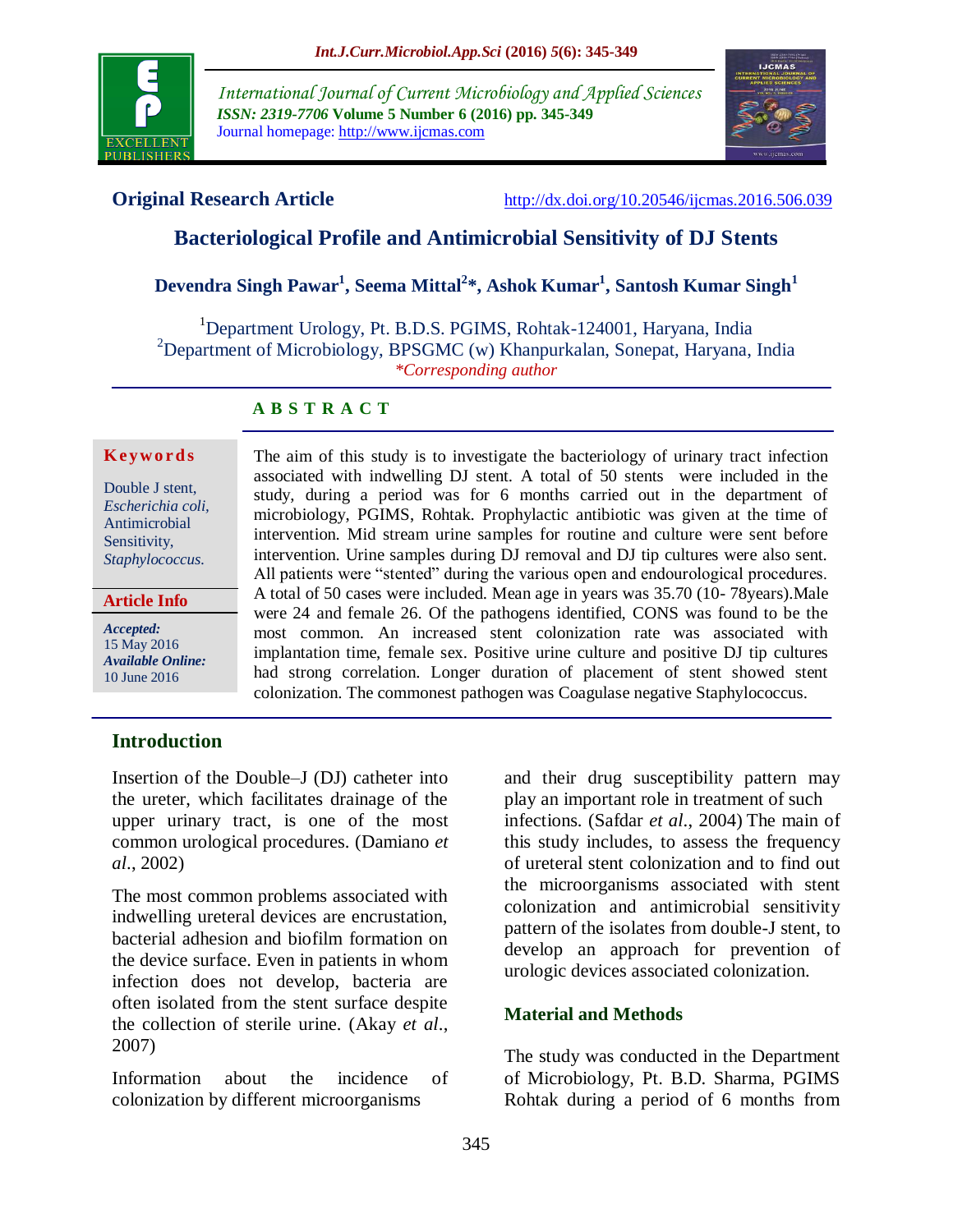April 2015 to September 2015. Fifty double J stents were included in the study. These stents were indicated in patients for different indications for example extracorporeal shortwave lithotripsy, post ureteroscopy, endoureterotomy etc. The average indwelling time was two weeks and varied depending upon the indication of individual patient. At the time of insertion three days of oral antibiotics were given. Urine samples, were collected aseptically before insertion of stent and before removal of stent. Semi-quantitative method of culture was performed with urine samples by the standard laboratory procedure using a calibrated loop (0.01 ml).

Tip end of the devices were taken aseptically, and then thoroughly washed with phosphate buffer saline (pH 7.2) to remove non-adherent cells. The devices were dipped into the tubes containing 5 ml brain heart infusion (BHI) broths and incubated at 37°C for 24 h. One loopful of broth from each tube was subcultured on blood agar plates. Isolated colonies were provisionally identified based on growth characteristics, morphology, motility and biochemical test results. (Collee *et al*., 2006)

Antimicrobial susceptibility tests for all bacterial isolates were performed by Kirby-Bauer disc diffusion method. (Wayne, 2007)

# **Results and Discussion**

A total of 28 microorganisms were isolated from DJ stents. Out of which, *Escherichia* 

*coli* was the predominant organism. CONS, *Enterococcus, Acinetobacter* spp*., pseudomonas aeruginosa, Staphylococcus aureus, Citrobacter* spp*., Enterobacter* spp*. and Proteus* spp*.* were other organisms.

Antibiotic sensitivity of staphylococcus isolates showed 100% sensitivity to Erythromycin, Cefoxitin, Norfloxacin, Nitrofurantoin and Linezolid. CONS showed maximum sensitivity to Nitrofurantoin and Linezolid. Antibiotic sensitivity of *Enterococcus* isolates showed maximum sensitivity to Linezolid and Vancomycin.

In our study, members of Enterobacteriaceae showed maximum sensitivity to fosfomycin, gentamicin, imipenem and meropenem.

Non fermenters showed maximum sensitivity to Fosfomycin and Piperacillin-Tazobactam.

The current advances in minimally invasive surgery such as extracorporeal shock wave lithotripsy and endourologic surgery increases the use of internal stents in urological procedures. Many complications are commonly found during the placement of internal ureteral stent placement such as DJ symptoms, migration, encrustation, fragmentation, urinary tract infection. Stent bacterial cololnization is one of the most important complication.

| Total number of stents                 |  |
|----------------------------------------|--|
| Sterile stents                         |  |
| Stents with monomicrobial colonisation |  |
| Stents with polymicrobial colonisation |  |

#### **Table.1** Number of stents with microbial growth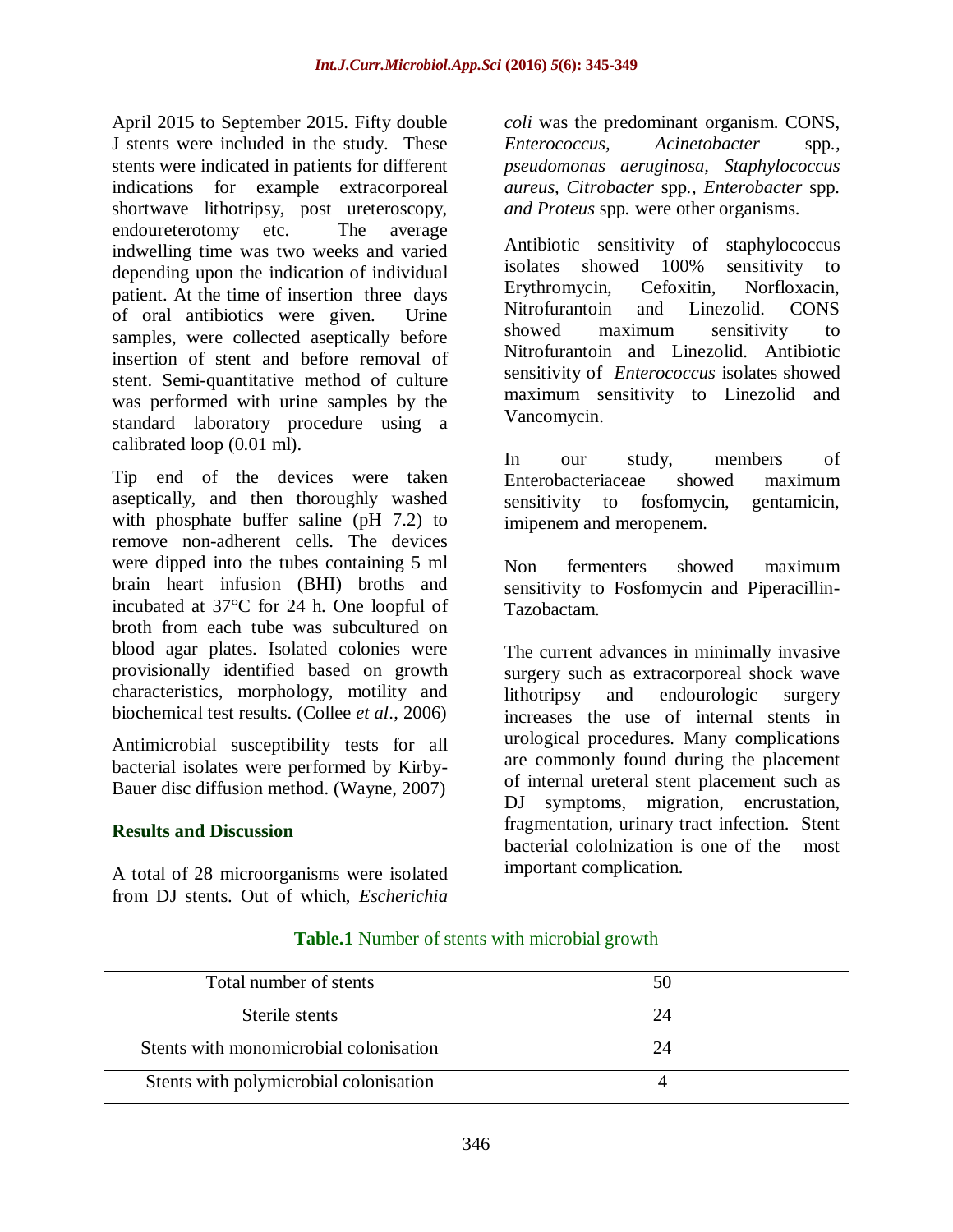| Name of Microorganism  | Double J Stent $(n=50)$ |       |       |
|------------------------|-------------------------|-------|-------|
|                        | Pure                    | Mixed | Total |
| Staphylococcus aureus  |                         |       | 2     |
| Coagulase negative     |                         |       |       |
| staphylococcus(CONS)   |                         |       |       |
| <b>Enterococcus</b>    |                         |       |       |
| Escherichia coli       |                         |       |       |
| Acinetobacter spp.     |                         |       |       |
| Pseudomonas aeruginosa |                         |       |       |
| Citrobacter spp.       |                         |       |       |
| Enterobacter spp.      |                         |       |       |
| Proteus spp.           |                         |       |       |
| Total                  | 7Δ                      |       | 28    |

# **Table.2** Organisms isolated from culture positive double J stent

# **Table.3** Antibiotic sensitivity of *Staphylococcus* spp. Isolates

| Name of        |           | <i>Staphylococcus aureus</i> $(n=2)$ |           | Coagulase negative Staphylococcus |
|----------------|-----------|--------------------------------------|-----------|-----------------------------------|
| Antibiotic     |           |                                      |           | $(n=5)$                           |
|                | Sensitive | Resistant                            | Sensitive | Resistant                         |
| Erythromycin   |           |                                      |           |                                   |
| Doxycycline    |           |                                      |           |                                   |
| Cefoxitin      |           |                                      |           |                                   |
| Norfloxacin    |           |                                      |           |                                   |
| Nitrofurantoin |           |                                      |           |                                   |
| Linezolid      |           |                                      |           |                                   |

# **Table.4** Antibiotic sensitivity of *Enterococcus* spp. Isolates

| Name of Antibiotic | <i>Enterococcus</i> spp. $(n=4)$ |           |
|--------------------|----------------------------------|-----------|
|                    | Sensitive                        | Resistant |
| Cephalexin         |                                  |           |
| Gentamicin         |                                  |           |
| Doxycycline        |                                  |           |
| Nitrofurantoin     |                                  |           |
| Linezolid          |                                  |           |
| Vancomycin         |                                  |           |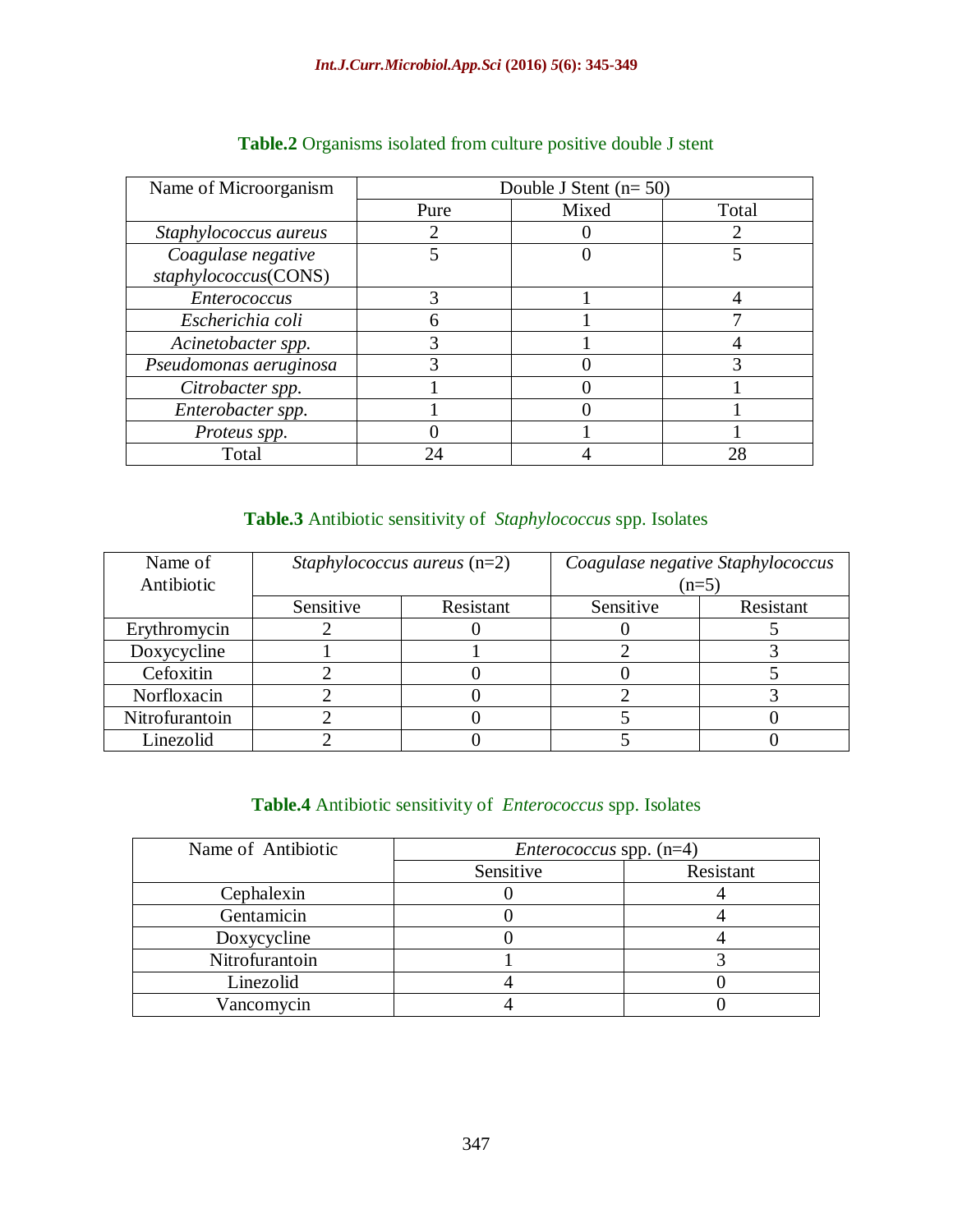| Name of Antibiotic      | Sensitive | Resistant |
|-------------------------|-----------|-----------|
| Amikacin                |           |           |
| Gentamicin              |           |           |
| Imipenem                |           |           |
| Meropenem               |           |           |
| Ofloxacin               |           |           |
| Norfloxacin             |           |           |
| Ceftizoxime             |           |           |
| Nitrofurantoin          |           |           |
| Amoxyclav               |           |           |
| Piperacillin-Tazobactam |           |           |
| Fosfomycin              |           |           |

## **Table.5** Antibiotic Sensitivity of Enterobacteriaceae (n=10)

#### **Table.6** Antibiotic sensitivity of Nonfermenters (*Pseudomonas aeruginosa* and *Acinetobacter* spp.) (n=7)

| Name of Antibiotic      | Sensitive | Resistant |
|-------------------------|-----------|-----------|
| Amikacin                |           |           |
| Gentamicin              |           |           |
| ceftizoxime             |           |           |
| Imipenem                |           |           |
| Meropenem               |           |           |
| Ofloxacin               |           |           |
| Norfloxacin             |           |           |
| Nitrofurantoin          |           |           |
| Fosfomycin              |           |           |
| Piperacillin-tazobactam |           |           |

The bacteriuria and bacteremia may occur from colonization because colonization can serve as a nidus for bacteriuria that play an important role in stent associated infection.

Bacterial colonization has been seen to increase after 2 weeks of indwelling stent and followed by urine colonization. Longer the duration of DJ placement, more the rate of colonization seen. (Kehinde *et al*., 2004) Similar observation was made in our study.

In this study, the bacterial colonization was positive in 52% of the stents. In another study conducted by Kehinde *et al*, bacterial colonization was positive in 42% of stents. Commonest pathogen was *Coagulase* 

*negative Staphylococcus* where Paich C H *et al* found to be *Enterococcus* species. Sterile urine does not rule out stent colonization.

Diabetes Mellitus, chronic renal failure, malignancy, pregnancy are high risk factors which was not addressed in our study. These patients need to be carefully monitored for stent–related complications and use of prophylactic antibiotic. (Niël-Weise *et al*., 2005; Akay *et al*., 2007)

# **References**

## Damiano, R., Oliva, A., Esposito, C., De Sio, M., Autorino, R., D'Armiento, M. 2002. Early and late